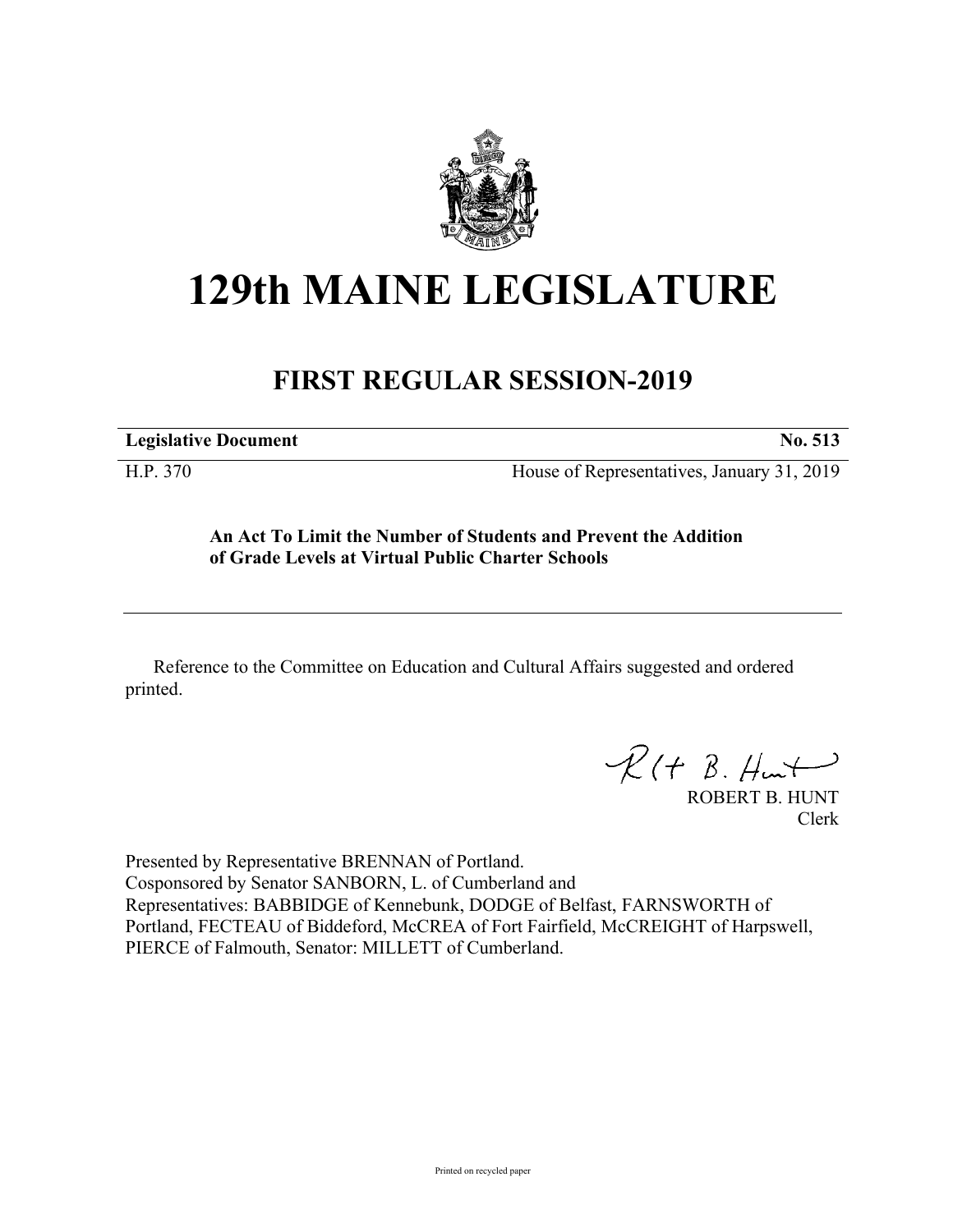| 1                       | Be it enacted by the People of the State of Maine as follows:                                                           |
|-------------------------|-------------------------------------------------------------------------------------------------------------------------|
| $\overline{c}$          | Sec. 1. 20-A MRSA §2404, sub-§4 is enacted to read:                                                                     |
| 3                       | 4. Maximum virtual public charter school enrollment. The total enrollment at all                                        |
| $\overline{\mathbf{4}}$ | virtual public charter schools authorized by the commission may not exceed the total                                    |
| 5                       | enrollment at all virtual public charter schools authorized by the commission at the end of                             |
| 6                       | the 2018-2019 school year.                                                                                              |
| 7                       | Sec. 2. 20-A MRSA §2408, sub-§2, as enacted by PL 2011, c. 414, §5, is                                                  |
| 8                       | amended to read:                                                                                                        |
| 9                       | 2. Virtual public charter schools. The charter contract of a virtual public charter                                     |
| 10                      | school must require the governing board to:                                                                             |
| 11                      | A. Provide each student enrolled in the virtual public charter school with online                                       |
| 12                      | courses that meet or exceed state standards and all instructional materials required for                                |
| 13                      | the student's participation in the school;                                                                              |
| 14                      | B. Ensure that the persons who operate the virtual public charter school on a day-to-                                   |
| 15                      | day basis comply with and carry out all applicable requirements, statutes, regulations,                                 |
| 16                      | rules and policies of the school;                                                                                       |
| 17                      | C. Ensure that a parent of each student verifies the number of hours of educational                                     |
| 18                      | activities completed by the student each school year; and                                                               |
| 19                      | D. Adopt a plan by which the governing board provides:                                                                  |
| 20                      | (1) Frequent, ongoing monitoring to ensure and verify that each student is                                              |
| 21                      | participating in the virtual public charter school, including synchronous contact                                       |
| 22                      | between teachers and students and between teachers and parents to ensure and                                            |
| 23                      | verify student participation and learning;                                                                              |
| 24                      | (2) Regular instructional opportunities in real time that are directly related to the                                   |
| 25                      | virtual public charter school's curricular objectives, including, but not limited to,                                   |
| 26                      | meetings with teachers and educational field trips and outings;                                                         |
| 27                      | (3) Verification of ongoing student attendance in the virtual public charter                                            |
| 28                      | school;                                                                                                                 |
| 29                      | (4) Verification of ongoing student progress and performance in each course as                                          |
| 30                      | documented by ongoing assessments and examples of student course work; and                                              |
| 31<br>32                | (5)<br>Administration to all students in a proctored setting of all applicable<br>assessments as required by the State. |
| 33                      | Nothing in this subsection prohibits a virtual public charter school from reimbursing                                   |
| 34                      | families of enrolled students for costs associated with their Internet connection for use in                            |
| 35                      | the program.                                                                                                            |
| 36                      | Only students enrolled in a virtual public charter school as full-time students may be                                  |
| 37                      | reported in the virtual public charter school's average pupil count to the department for                               |
| 38                      | the purposes of receiving local, state and federal funds.                                                               |